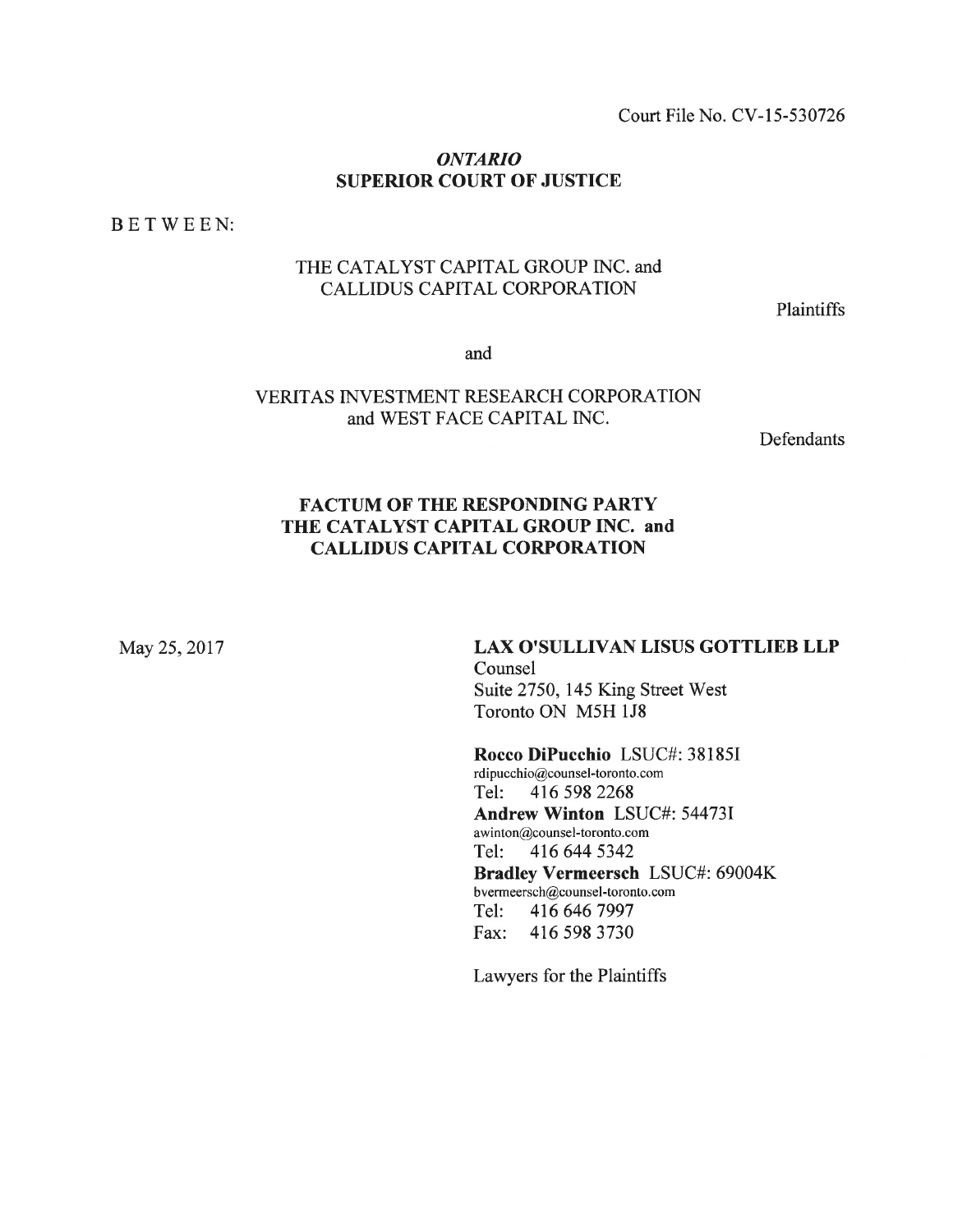TO

#### JULTAN PORTER Q.C. PROFESSIONAL CORPORATION

Barrister and Solicitor I First Canadian Place 100 King Street West Suite 1600 Toronto ON M5X lG5

# **Julian Porter, QC** LSUC#: 10104E<br>Tel: (416) 862-4297

Tel: (416) 862-4297 Fax: (416) 862-7661 Email: julian.porter@julianporterqc.com

#### LENCZNER SLAGHT ROYCE SMITH GRIFFIN LLP

**Barristers** Suite 2600 130 Adelaide Street West Toronto, ON M5H 3P5

#### J. Thomas Curry LSUC #25740V

Tel: (416) 865-3096 Fax: (416) 865-9010 Email: tcurry@litigate.com

#### Brendan F. Morrison LSUC #616358

Tel: (416) 865-3559 Fax: (416) 865-3731 Email: bmorrison@litigate.com

Lawyer for the Defendant, Veritas Investment Research Corporation

#### AND TO: DAVIES WARD PHILLPS & VINEBERG LLP

Barristers and Solicitors 155 Wellington Street West 37th Floor Toronto ON M5V 3J7

#### Matthew Milne-Smith

Tel: (416) 863-5595 Fax: (416) 863-0871

Lawyers for the Defendant, West Face Capital Inc.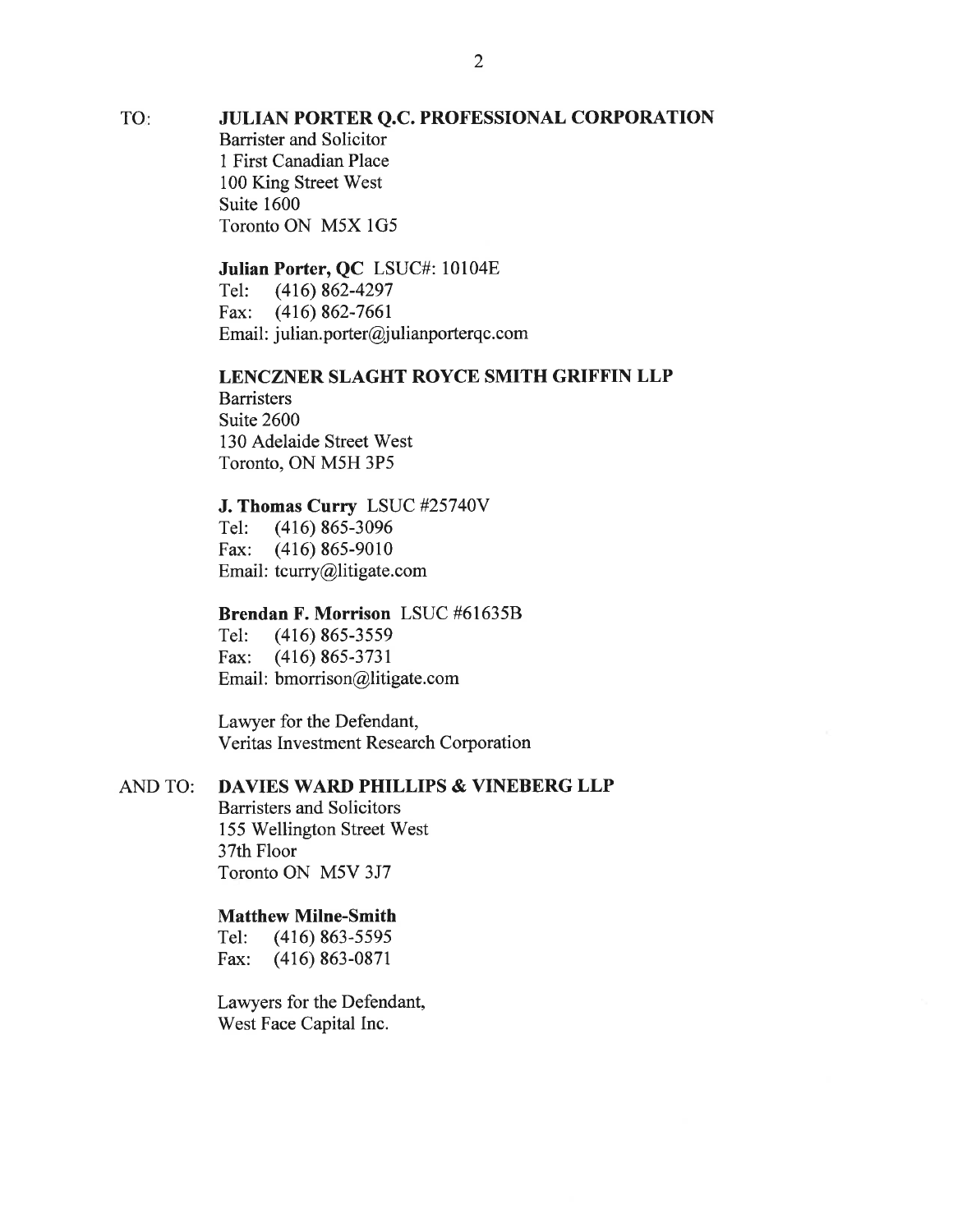#### Court File No. CV-15-530726

#### ONTARIO SUPERIOR COURT OF JUSTICE

BETWEEN:

# THE CATALYST CAPITAL GROUP INC. and CALLIDUS CAPITAL CORPORATION

Plaintiffs

and

# VERITAS INVESTMENT RESEARCH CORPORATION and WEST FACE CAPITAL INC.

Defendants

#### TABLE OF CONTENTS

|                                                                                      | Page No.                |
|--------------------------------------------------------------------------------------|-------------------------|
| <b>PART I - INTRODUCTION</b>                                                         |                         |
| <b>PART II - SUMMARY OF FACTS</b>                                                    | 2                       |
| (A) Callidus And Catalyst                                                            | $\mathbf{2}$            |
| West Face and Veritas Conspire to Harm Callidus and catalyst<br><b>(B)</b>           | $\mathbf{2}$            |
| (C) Veritas and West Face Distribute Defamatory Reports                              | $\overline{\mathbf{3}}$ |
| <b>Catalyst and Callidus Statement of Claim</b><br>(D)                               | $\overline{\mathbf{3}}$ |
| <b>Procedural History</b><br><b>(E)</b>                                              | 4                       |
| <b>West Face and Veritas Bring Rule 21 Motions</b><br>(i)                            | $\boldsymbol{4}$        |
| Callidus and Catalyst Appeal Motion Judge's Decision to Strike Part of Claim<br>(ii) | 5                       |
| (iii) No Steps Taken In the Action Since February 1, 2017                            | 5                       |
| PART III - STATEMENT OF ISSUES, LAW & AUTHORITIES                                    | 6                       |
| (A) Action Does Not Meet the Criteria For the Commercial List                        | 6                       |
| Unrelated to Other Proceedings on the Commercial List<br><b>(B)</b>                  | 8                       |
| <b>Requested Transfer IS Forum Shopping</b><br>(C)                                   | 9                       |
| (D) No Benefit To Being Heard on the Commercial List                                 | 10                      |
| PART IV - ORDER REQUESTED                                                            | <b>10</b>               |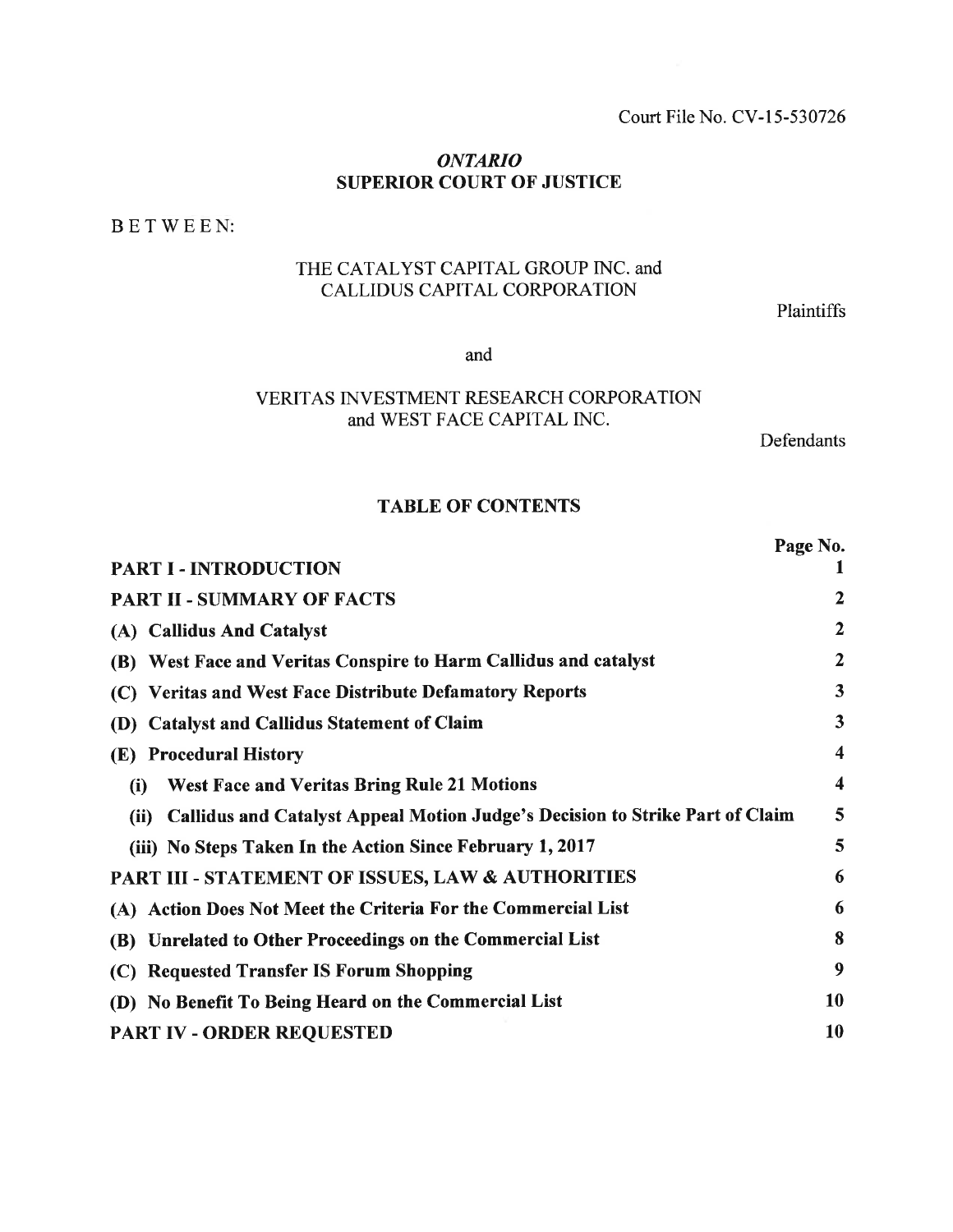#### PART I - INTRODUCTION

1. The Defendant, 'West Face Capital Inc. ("West Face"), requests a transfer of this matter to the Commercial List. 'West Face's motion is a thinly veiled attempt to forum shop after it lost a bid to strike the entire action on the regular Civil List.

2. There is no reason to transfer this defamation action to the Commercial List. Callidus Capital Corporation ("Callidus") and The Catalyst Capital Group Inc. ("Catalyst") allege that West Face and the Defendant Veritas Investment Research Corporation ("Veritas") defamed Catalyst and Callidus by publishing "research reports" that contained false and misleading statements. The Plaintiffs also allege that Veritas and West Face engaged in a conspiracy and unlawfully interfered with their economic relations.

3. The Commercial List is not West Face's private forum for litigation. This action was commenced two years ago. In July, 2015, West Face and Veritas brought Rule 21 motions on the regular Civil List to strike the claim. They did not believe then that the action required the special expertise of a "commercially-savvy" judge. Only after losing their Rule 21 motions, and in the wake of their success in a separate proceeding on the Commercial List did West Face decide that this matter should be on the Commercial List.

4. This matter is entirely unaffected by the outcomes in the Moyse Action, the Mid-Bowline Plan of Arrangement Application and VimpelCom Action (the only active proceeding on the Commercial List). There is no procedural advantage or efficiency to having both this action and the VimpelCom Action on the Commercial List.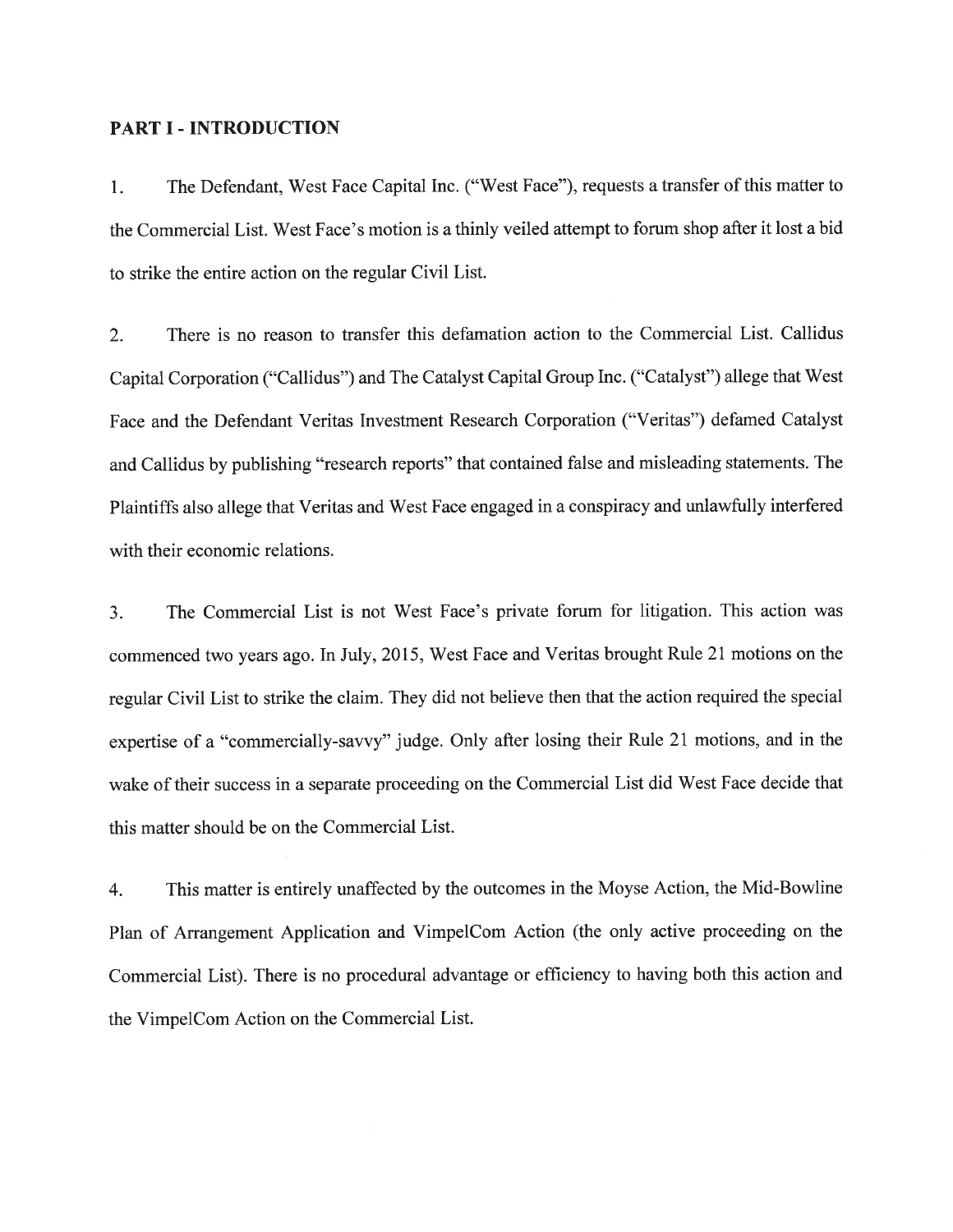5. West Face claims it will require case management given that it expects "significant issues". West Face has not made any efforts to avail itself of case management on the regular Civil List. In fact, the regular Civil List affords the parties the same special procedures available on the Commercial List and there is no advantage to a transfer.

#### PART II - SUMMARY OF FACTS

#### (A) CALLIDUS AND CATALYST

6. Callidus is a publicly traded asset-based lender that, inter alia, engages in asset-based lending by lending to corporate businesses and taking security against the assessed or appraised value of working capital and an identifiable portfolio of assets.

7. In April 2014, Callidus made an initial public offering ("IPO") of approximately forty per cent of its issued and outstanding shares. Prior to the IPO, Callidus was wholly owned by Catalyst.<sup>1</sup>

8. Catalyst is widely recognized as the leading investment fund management firm in distressed and undervalued Canadian situations for control or influence, known as "special situations investments for control".<sup>2</sup>

#### WEST FACE AND VERITAS CONSPIRE TO HARM CALLIDUS AND **CATALYST** (B)

g. In mid-October 2014, West Face stated short-selling Callidus.3

 $<sup>1</sup>$  Claim, ¶4.</sup>

 $2$  Claim,  $\P$ 2.

 $3$  Claim,  $\P$ 20.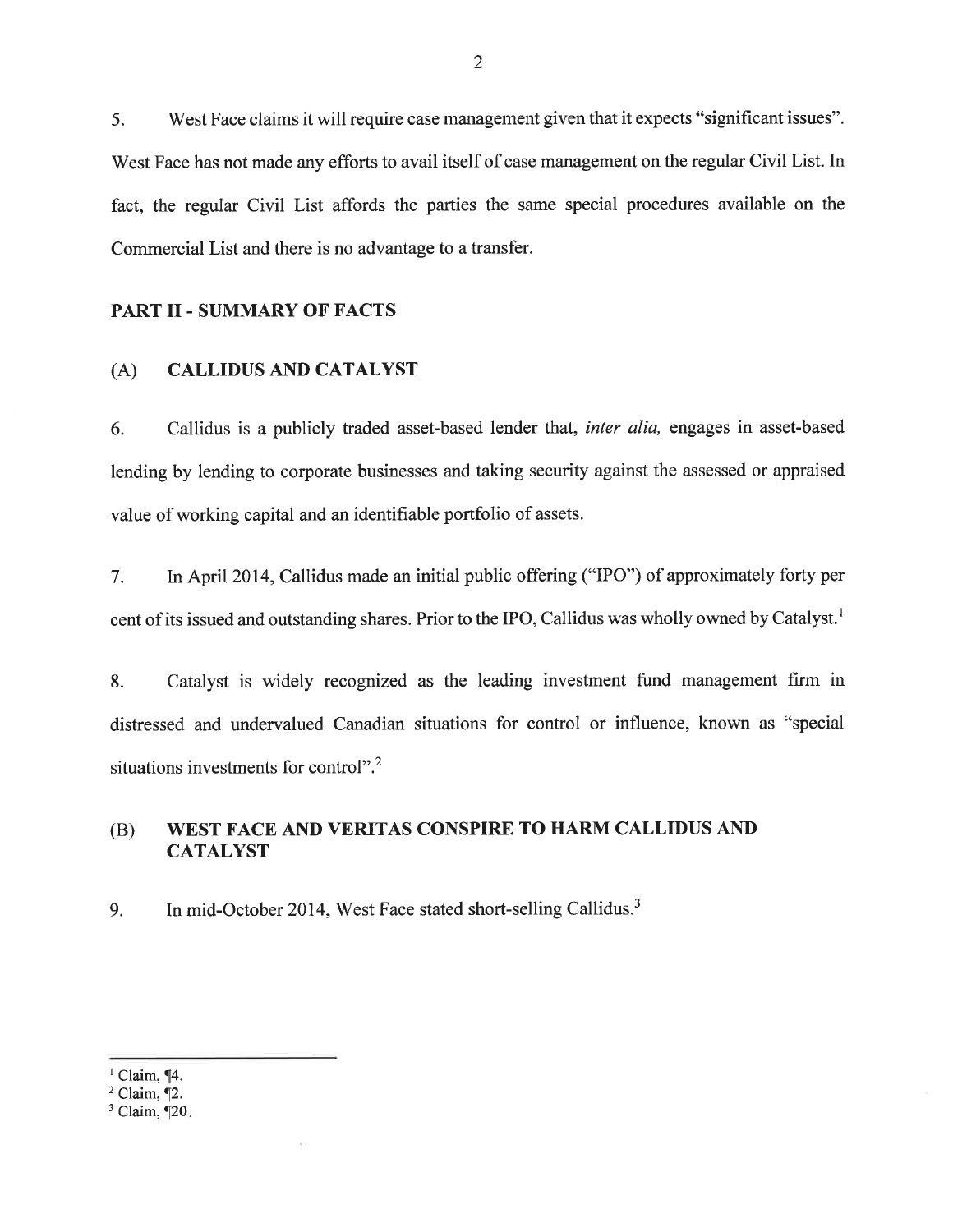10. In December 2014, West Face met with Veritas. West Face told Veritas it had produced a negative report about Callidus and was short-selling it. West Face shared the report with Veritas.<sup>4</sup>

11. At the meeting or not long after, the Defendants conspired to defame Callidus and Catalyst and to interfere with Callidus' economic relations by publishing false and defamatory statements about Callidus (the "Conspiracy"). $5$ 

### (C) VERITAS AND WEST FACE DISTRIBUTE DEFAMATORY REPORTS

12. Starting in November 2014, West Face widely distributed a report that contained a number of false and defamatory statements about Callidus and Catalyst (the "West Face Report").<sup>6</sup>

13. Around April 16, 2015, Veritas distributed its own report that a report that contained <sup>a</sup> number of false and defamatory statements about Callidus and Catalyst (the "Veritas Report").7

#### (D) CATALYST AND CALLIDUS STATEMENT OF CLAIM

14. In the claim, Catalyst and Callidus plead that:

- (a) The Defendants acted maliciously and with a reckless disregard for the truth;
- (b) The West Face Report and the Veritas Report were published by the Defendants to harm Callidus and Catalyst;

 $4$  Claim,  $\P$ 22.

 $<sup>5</sup>$  Claim,  $\overline{123}$ .</sup>

 $6$  Claim,  $\P$ 27.

 $<sup>7</sup>$  Claim,  $\P$ 28.</sup>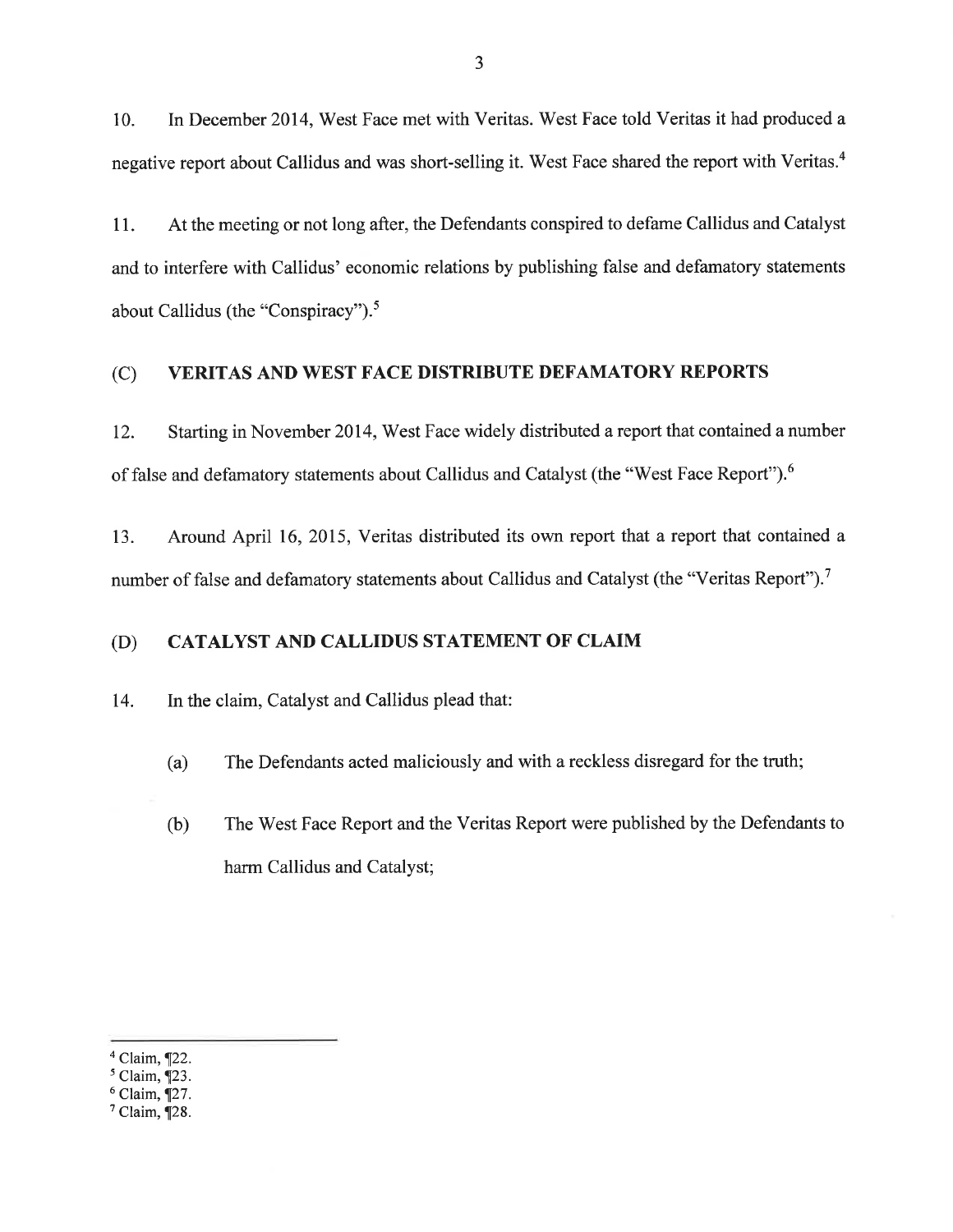- (c) The defamatory statements were made by the Defendants to gain financially from their conduct – West Face sought to profit from its short selling strategy and Veritas sought to increase its subscriber base;
- (d) The Defendants published their reports in an attempt to bring Callidus' and Catalyst's reputations in the financial industry into disrepute;
- (e) The Defendants deceived the market into believing that Callidus' share price was overvalued and that Callidus was at risk of significant future losses; and
- (Ð The Defendants' interference with Callidus' economic relations with its investors impaired Callidus' ability to raise capital.<sup>8</sup>

### (E) PROCEDURAL HISTORY

#### (t) West Face and Veritas Brìng Rule 2l Motíons

15. West Face and Veritas brought separate Rule 21 motions to strike all or part of the claims against them. West Face sought to strike the claim against it in its entirety, whereas Veritas sought only to strike the conspiracy and interference with economic relations claims. Veritas did not seek to strike the defamation claim against it.<sup>9</sup>

16. The motions were heard on the regular Civil List. The hearing was scheduled and heard without incident or any suggestion that the motions required the expertise of the Commercial List.

17. The Motions Judge dismissed both of the motions to strike the conspiracy and interference with economic relations claims in their entirety. With respect to the defamation claim against West

<sup>8</sup> Claim, ¶33-39.

<sup>&</sup>lt;sup>9</sup> Veritas' Notice of Motion, West Face's Notice of Motion.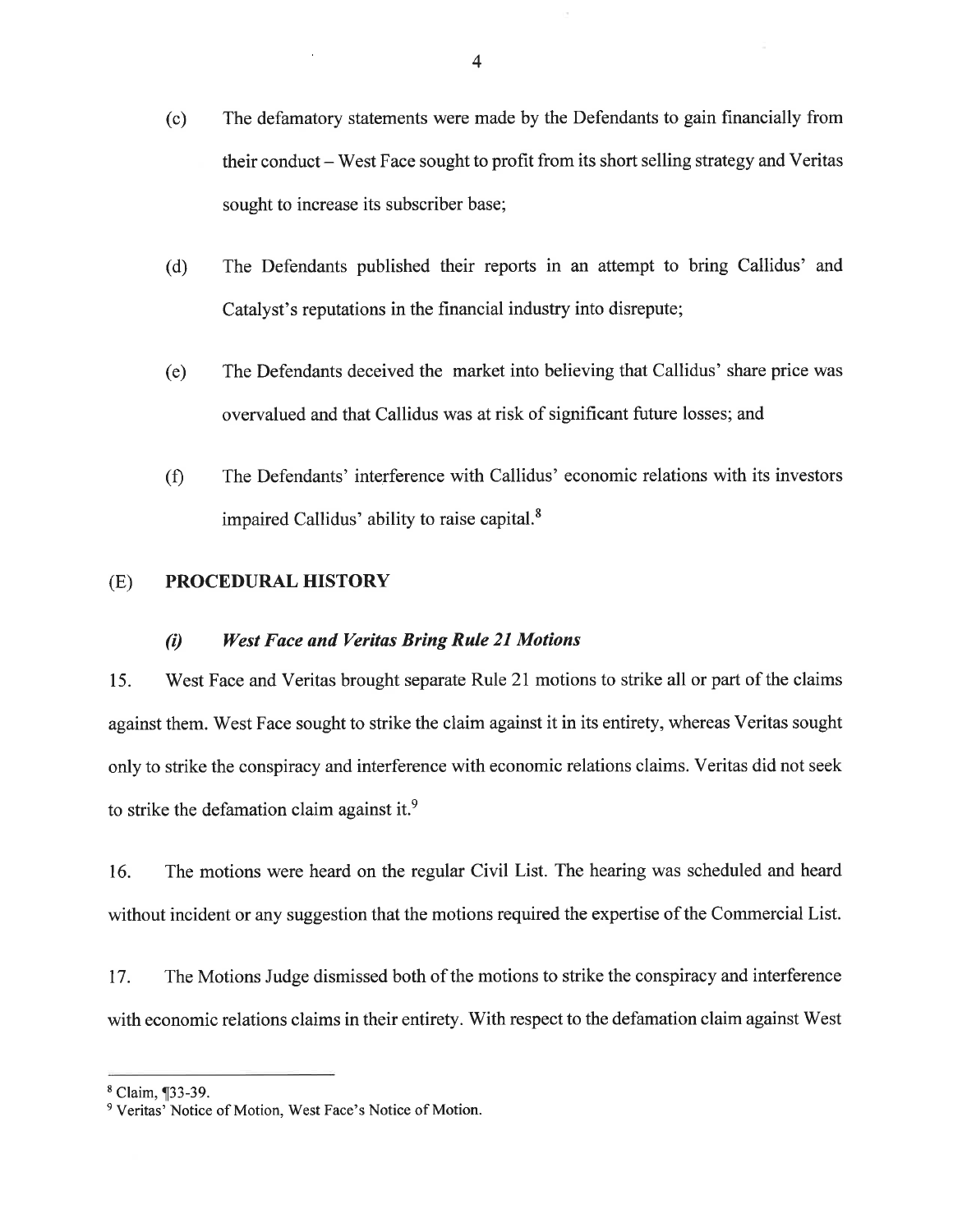Face, the Motions Judge rejected West Face's argument that the Claim does not disclose a coherent body of fact to establish a claim for defamation. In particular, the Motions Judge held that the Claim satisfied the accepted criteria for pleading a claim for defamation.<sup>10</sup>

18. The Motions Judge struck one paragraph in the claim relating to publication of the West Face Report to unnamed third parties.<sup>11</sup>

#### (ii) Callidus and Catalyst Appeal Motion Judge's Decision to Strike Part of Claim

19. The Plaintiffs successfully appealed the Motions Judge's decision to strike a paragraph from the claim. The Court of Appeal restored the paragraph which pleads that West Face distributed the W'est Face Report to market participants (the identities of which only West Face knows).

20. The Court of Appeal agreed that the claim contained pleadings that, if true, establish <sup>a</sup> *prima facie* case of libel against both West Face and Veritas.<sup>12</sup>

#### (iii) No Steps Taken In the Action Since February 1, 2017

21. The Court of Appeal released its decision on February 1,2017. No party has taken any steps in the action since the Court of Appeal released its decision. Veritas has not yet filed <sup>a</sup> statement of defence.

22. West Face suddenly indicated that it wanted to transfer this matter to the Commercial List on May 8. Prior to that, neither West Face nor Veritas saw fit to bring a motion to transfer this

<sup>&</sup>lt;sup>10</sup> Reasons for Judgment of Justice Akhtar dated January 5, 2016 ("Reasons"),  $\P$ 20.

 $11$  Reasons,  $\P$ 25-28.

 $12$  The Catalyst Capital Group Inc. et al y. Veritas Investment Research Corporation et al, 2017 ONCA 85.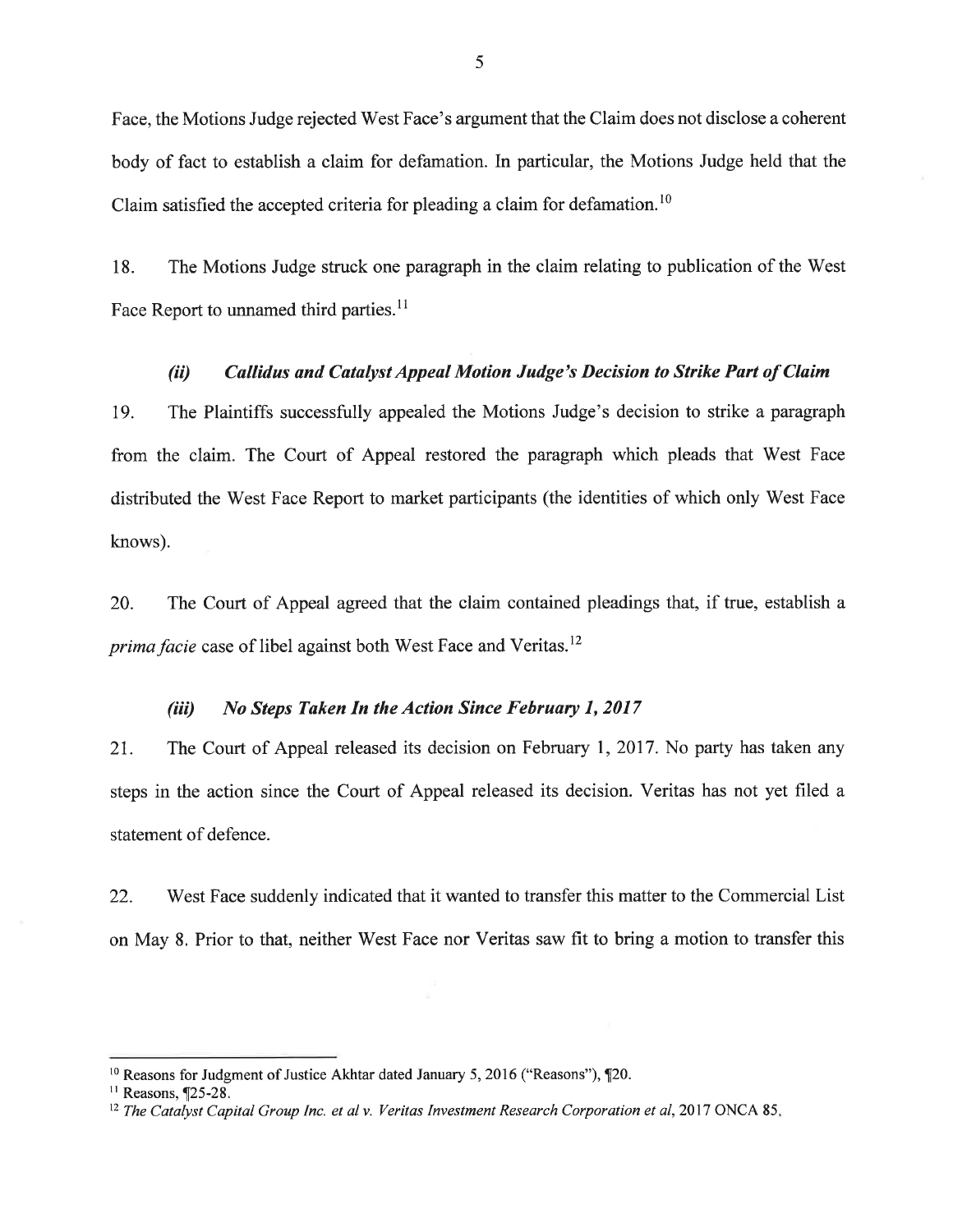action to the Commercial List. Both West Face and Veritas were more than willing to have a judge of the regular Civil List hear their Rule 21 motions.

#### PART III - STATEMENT OF ISSUES, LAW & AUTHORITIES

#### (A) ACTION DOES NOT MEET THE CRITERIA FOR THE COMMERCIAL LIST

23. This is an action for defamation, conspiracy, and interference with economic relations. All of these causes of action are regularly heard on the Civil List.

24. The subject matter of this action does not fall under sub-paragraphs 1(a) through (l) of the Commercial List Practice Direction.

25. This matter does not fall within the traditional boundaries of the "basket clause". The subject matter of this case is not a *specialized* commercial matter and does not require a trier of fact with any special expertise in commercial matters.

26. The straightforward primary issue in this case is whether the West Face and Veritas Reports were false and defamatory. West Face claims that the defence of justification will require the Court to assess whether West Face's research was accurate. This determination does not require any specialized knowledge.

27. Simply because the subject matter involves a particular publically traded stock and the deception of the stock market does not mean that this case requires a trier of fact with specialized knowledge. The regular Civil List has regularly heard and determined numerous cases that raise similar issues: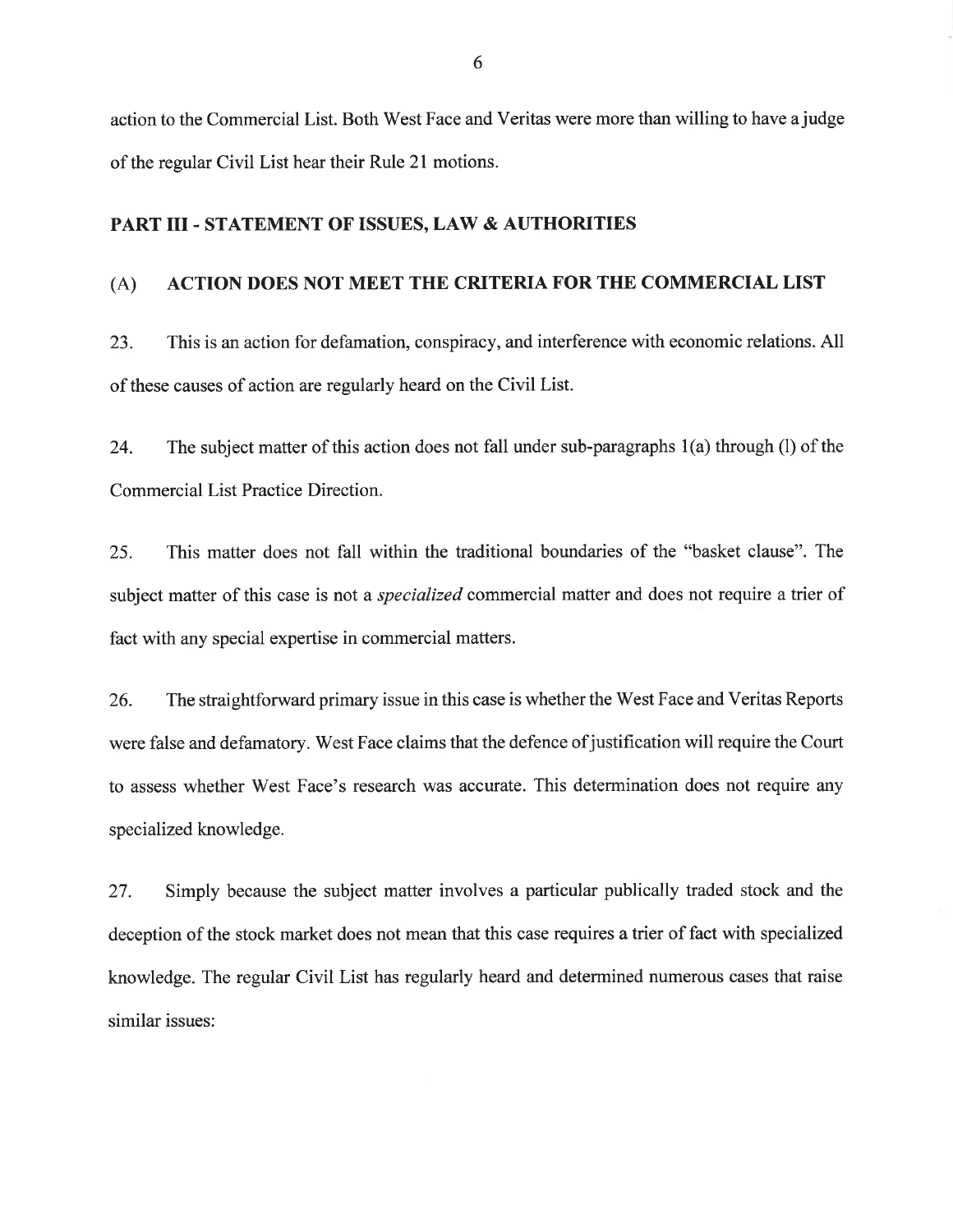- (a) Fuda v. Conn: a defamation case concerning a defamatory management information circular distributed at a shareholders meeting<sup>13</sup>;
- (b) Gould v. Western Coal Corp.: Justice Strathy heard a certification motion conceming a complicated action where the plaintiff alleged the defendants fabricated a financial crisis in order to depress its stock to enhance the defendants' shareholdings at a fraction of the cost.<sup>14</sup>
- (c) Vipond v. AGF Private Investment Management: an action by an investor against <sup>a</sup> stock brokerage for failing to diversify the investor's portfolio and breaching fiduciary duties, breach of contract and negligence.<sup>15</sup>
- (d) Ironworkers Ontario Pension Fund (Trustee of) v. Manulife Financial Corp.: a certification motion concerning an action over whether an insurance company had negligently overexposed itself and failed to hedge prudently to avoid excessive risk to prevent its stock from dropping dramatically.<sup>16</sup>
- (e) 820823 Ontario Ltd. v. Kagan: an action to recover stock market losses caused by negligence, breach of contract and breach of fiduciary duty.<sup>17</sup>

<sup>&</sup>lt;sup>13</sup> 2009 CarswellOnt 224 (SCJ).

<sup>&</sup>lt;sup>14</sup> 2012 ONSC 5184.

<sup>&</sup>lt;sup>15</sup> 2012 ONSC 7068.

<sup>&</sup>lt;sup>16</sup> 2013 ONSC 4083.

<sup>&</sup>lt;sup>17</sup> 2003 CarswellOnt 3320 (SCJ).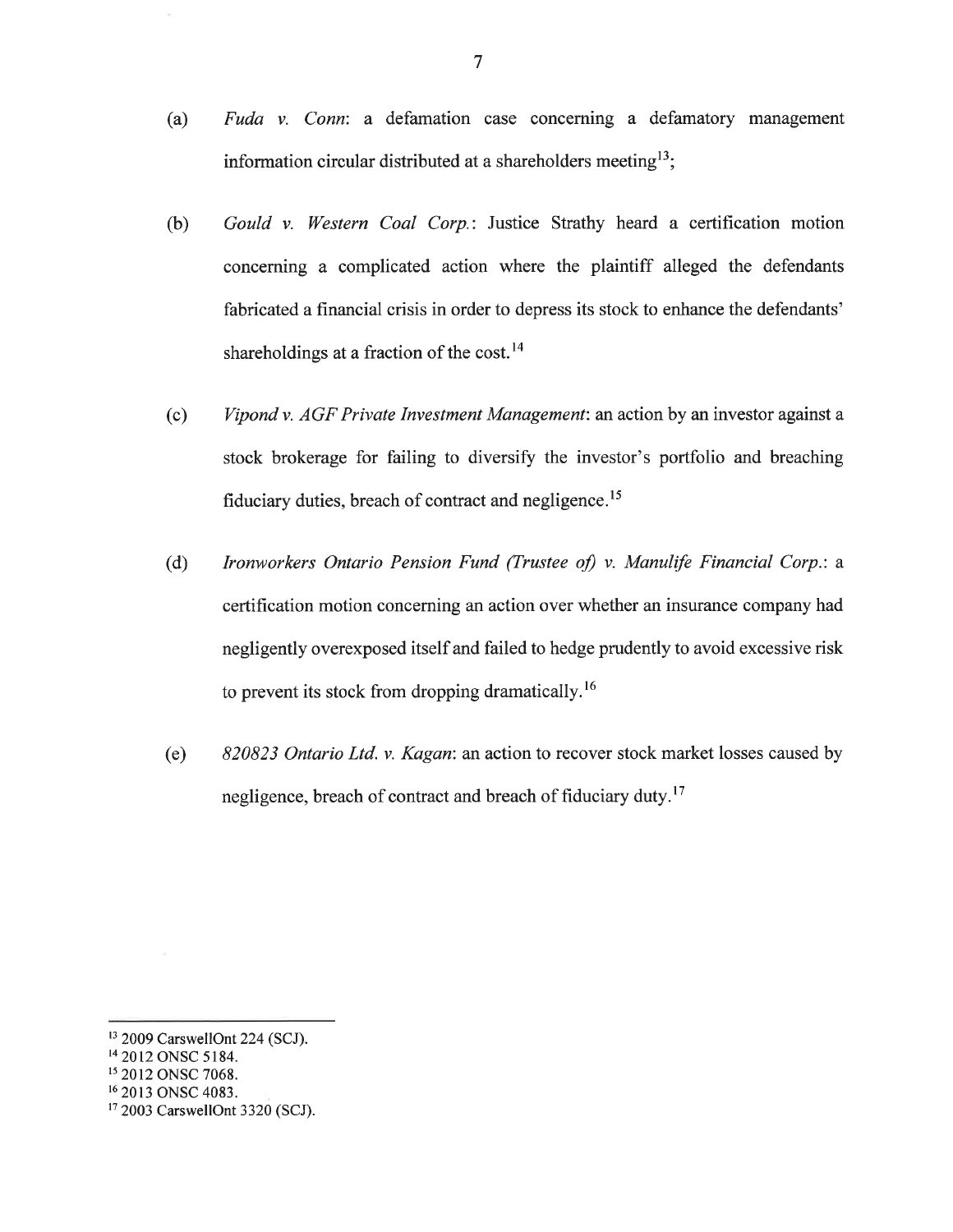#### (B) UNRELATED TO OTHER PROCEEDINGS ON THE COMMERCIAL LIST

28. West Face claims that there is a "nexus between this action and the three proceedings between Catalyst and West Face"

29. There is only one other active proceeding that involves Catalyst and West Face on the Commercial List. In May 2016, Catalyst commenced a suit against West Face and nine other defendants for, inter alia, inducing breach of contract (the "VimpelCom Action"). The VimpelCom Action is entirely unrelated to this action, both factually and legally.

30. There is no nexus between the proceedings and there is no effrciency gained by having this matter and the VimpelCom Action together on the Commercial List.

31. The other two proceedings that West Face argues create a "nexus" with this action are completed. Mid-Bowline Group Corp.'s ("Mid-Bowline") application for approval of a plan arrangement was a CBCA matter and fell within the enumerated categories of matters properly on the Commercial List. The Plan of Arrangement was approved in 2016. This is not an active proceeding.

32. The other proceeding, the Moyse Action, was only transferred to the Commercial List after Justice Newbould ordered an expedited trial because Catalyst's claim for a constructive trust over certain proceeds affected the approval of Mid-Bowline's Plan of Arrangement. Absent the intervening Plan of Arrangement and Justice Newbould's order, the Moyse Action would not have been on the Commercial List as it had been proceeding on the regular Civil List for 18 months prior to the transfer.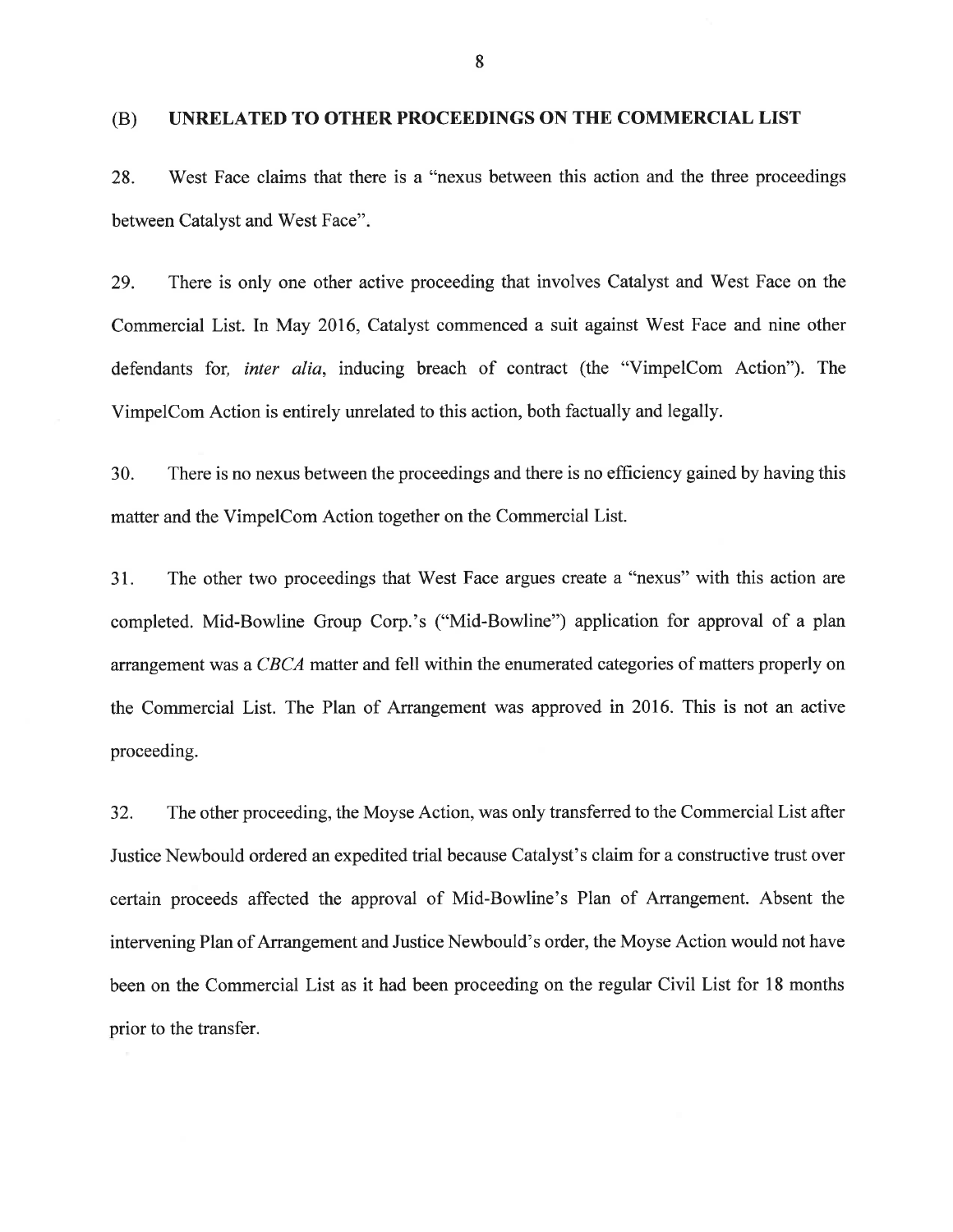33. West Face fails to explain why reference to the Moyse Action in the pleadings in this matter justifies a transfer to the Commercial List. It does not. The Moyse Action is mentioned in the claim as providing background context to this matter. If any background information about the Moyse Action is required to understand this matter, the parties can refer to the record in the Moyse Action.

#### (C) REQUESTED TRANSFER IS FORUM SHOPPING

34. West Face's motion to transfer this matter is not-so-thinly veiled forum shopping.

35. It is more than passing strange that West Face waited until Tuesday of this week to file its motion to transfer, especially when it received the Court of Appeal's decision almost four months ago.

36. As discussed above, West Face and Veritas are seeking to have this matter heard in what they perceive to be a friendlier forum because they received an unfavorable result in their Rule 2l motions. Before they knew the result of their Rule 21 motions, neither West Face nor Veritas sought to transfer this matter. Only after the Motions Judge refused to strike most of the claim and the Court of Appeal allowed the Plaintiffs' appeal, did West Face and Veritas suddenly decide that this was a complex commercial matter in need of the expertise of the Commercial List.

37. Nothing has changed in this case to explain the need for a sudden transfer other than West Face's success on the Commercial List in the Moyse Action and its failure in this action on the regular Civil List. Permitting a transfer at this time rewards West Face for engaging in procedural gamesmanship.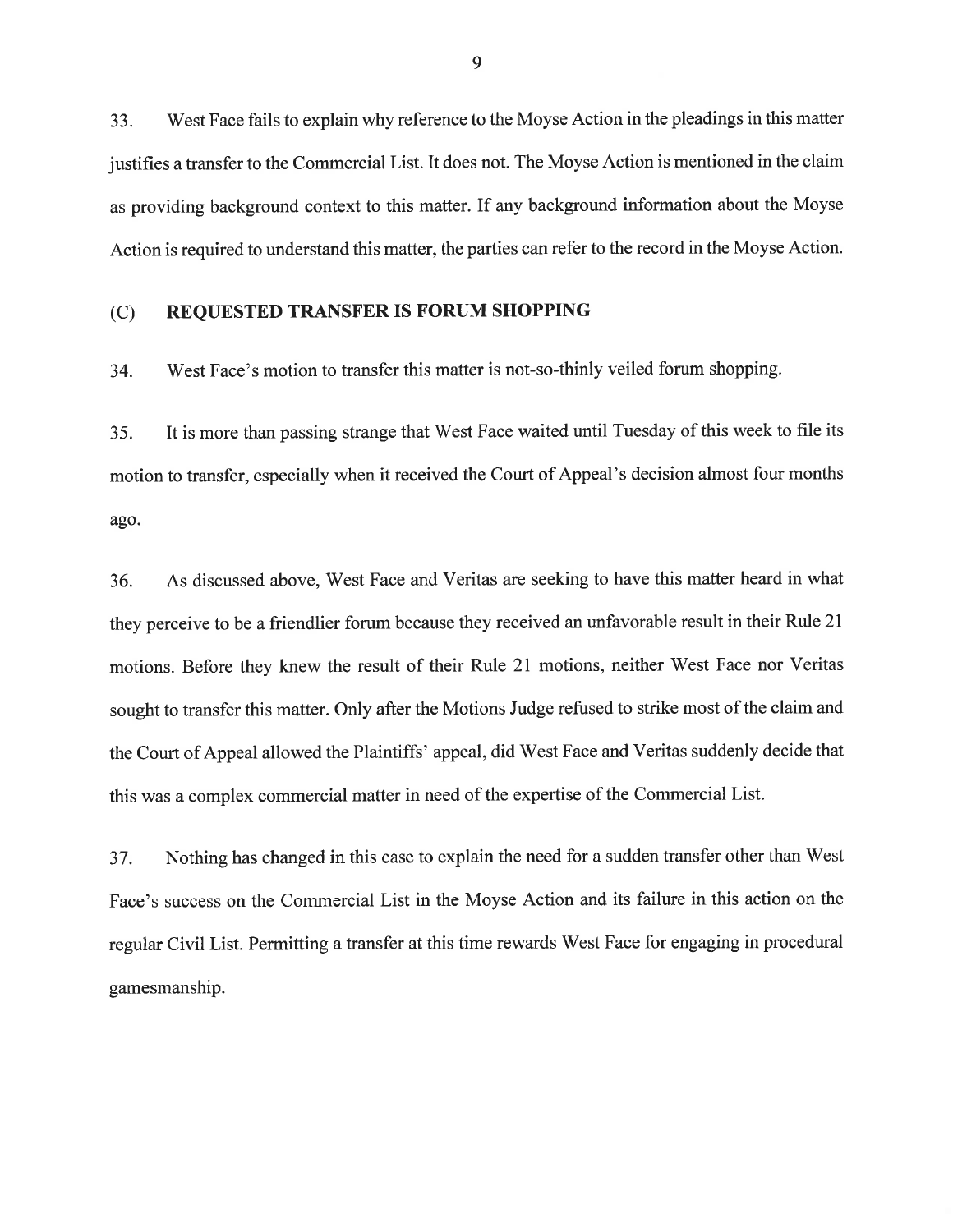#### (D) NO BENEFIT TO BEING HEARD ON THE COMMERCIAL LIST

38. West Face claims that it anticipates "significant issues" that will benefit from active case management. There is no basis for this submission. The parties are represented by responsible and cooperative counsel. It is not clear what these "significant issues" are. The Court of Appeal heard a similar hyperbolic argument from counsel for West Face and utterly rejected it.

39. Importantly, at no point in this litigation has West Face ever requested case management on the regular Civil List. It is fully entitled to do so and has simply chosen not to avail itself of that opportunity.

40. The Civil List offers parties 9:30 appointments like the Commercial List to resolve scheduling issues and uncontested matters. There are no procedural advantages to transferring this matter to the Commercial List.

#### PART IV - ORDER REQUESTED

4I. Catalyst respectfully requests that West Face's motion be dismissed.

ALL OF WHICH IS RESPECTFULLY SUBMITTED this  $25<sup>th</sup>$  day of May,  $20/7$ .

Rocco DiPucchio / Andrew Winton / Bradley Vermeersch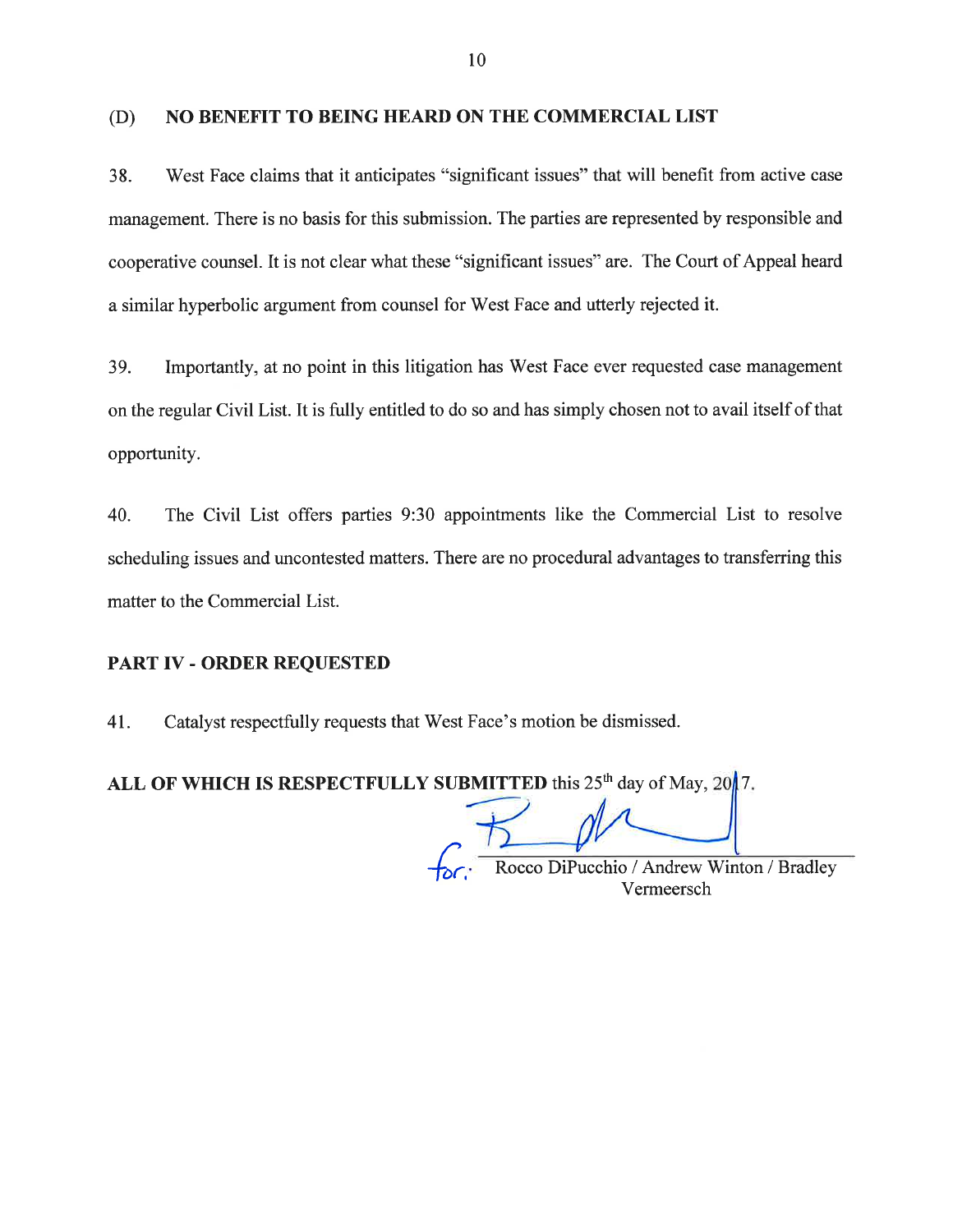#### LAX O'SULLIVAN LISUS GOTTLIEB LLP

Counsel Suite 2750, 145 King Street West Toronto ON M5H 1J8

#### Rocco DiPucchio LSUC#: 38185I rdipucchio@counsel-toronto. com Tel: <sup>4165982268</sup> Andrew Winton LSUC#: 54473I awi nton@counsel-toronto. com Tel: <sup>416644</sup><sup>5342</sup> Bradley Vermeersch LSUC#: 69004K bvermeersch@counsel-toronto. com Tel: 416 646 7997<br>Fax: 416 598 3730 Fax: 416 598 3730

Lawyers for the Plaintiffs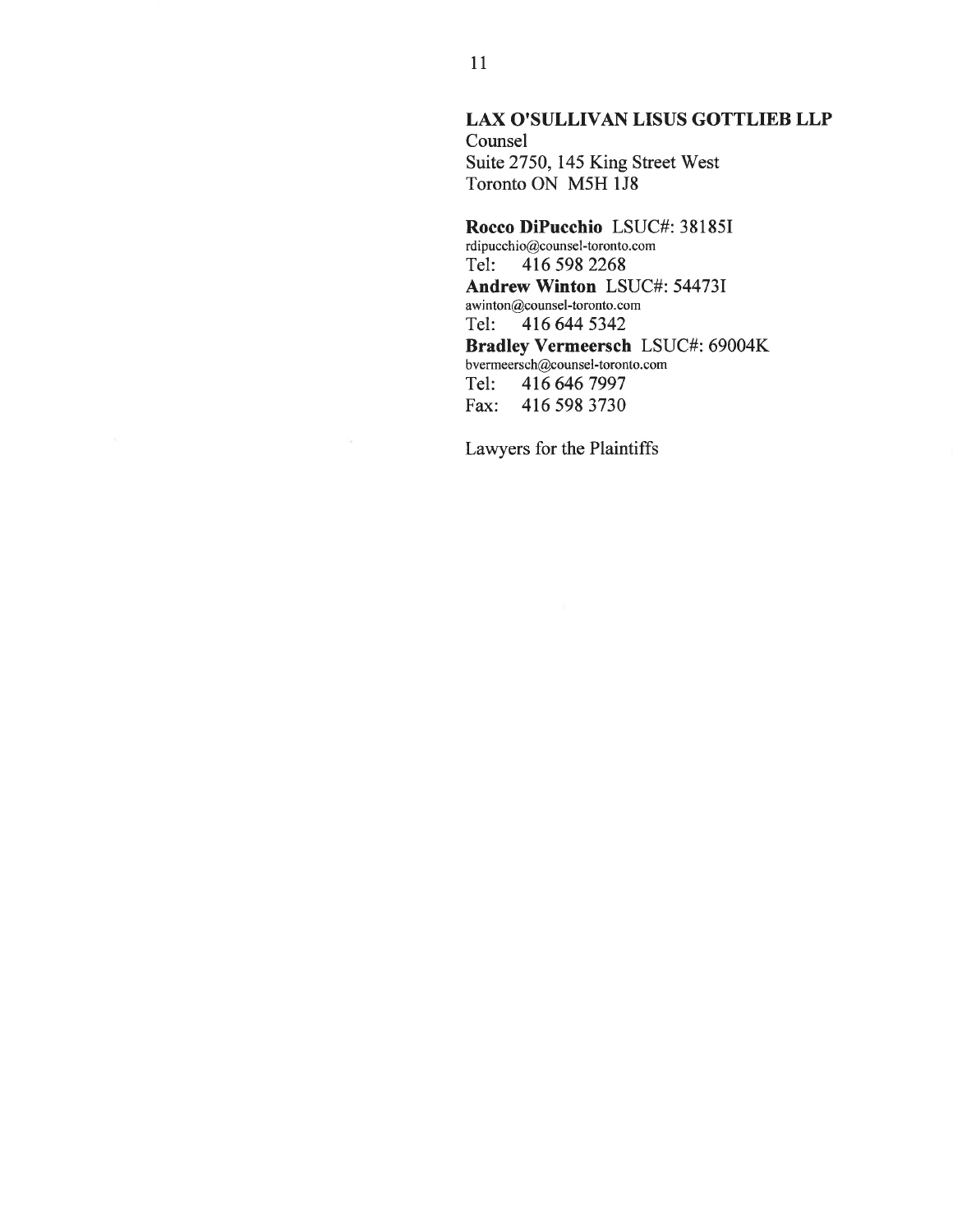#### SCHEDULE "A"

# LIST OF AUTHORITIES

- I Fuda v. Conn, 2009 CarswellOnt 224 (SCJ)
- 2 Gouldv. Western Coal Corp.,2012 ONSC 5184
- a J Vipond v. AGF Private Investment Management, 2012 ONSC 7068
- 4 Ironworkers Ontario Pension Fund (Trustee of) v. Manulife Financial Corp., 2013 ONSC 4083
- 5 820823 Ontario Ltd. v. Kagan,2003 CarswellOnt 3320 (SCJ)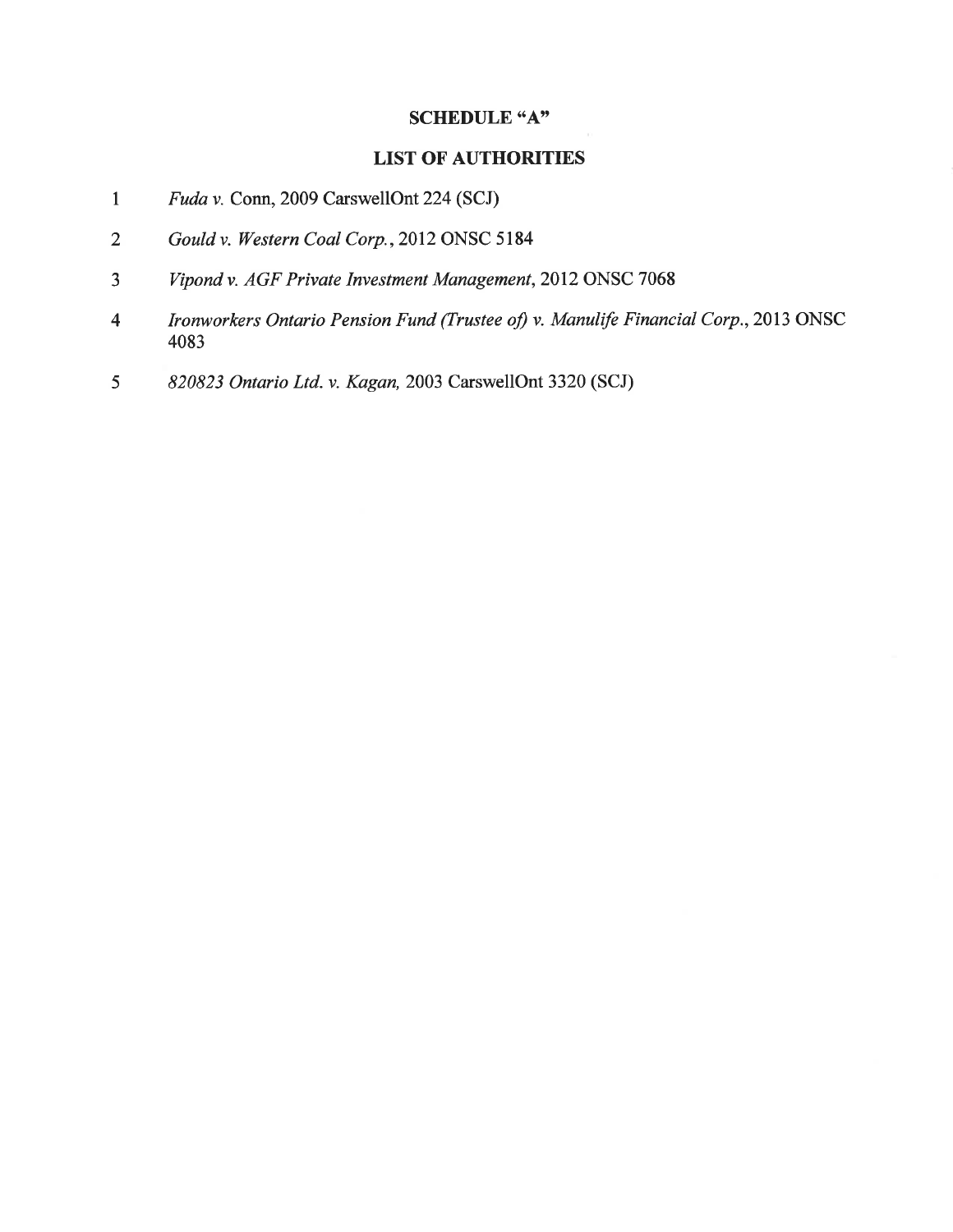# SCHEDULE "B"

# TEXT OF STATUTES, REGULATIONS & BY - LAWS

N/A

 $\bar{\sigma}$